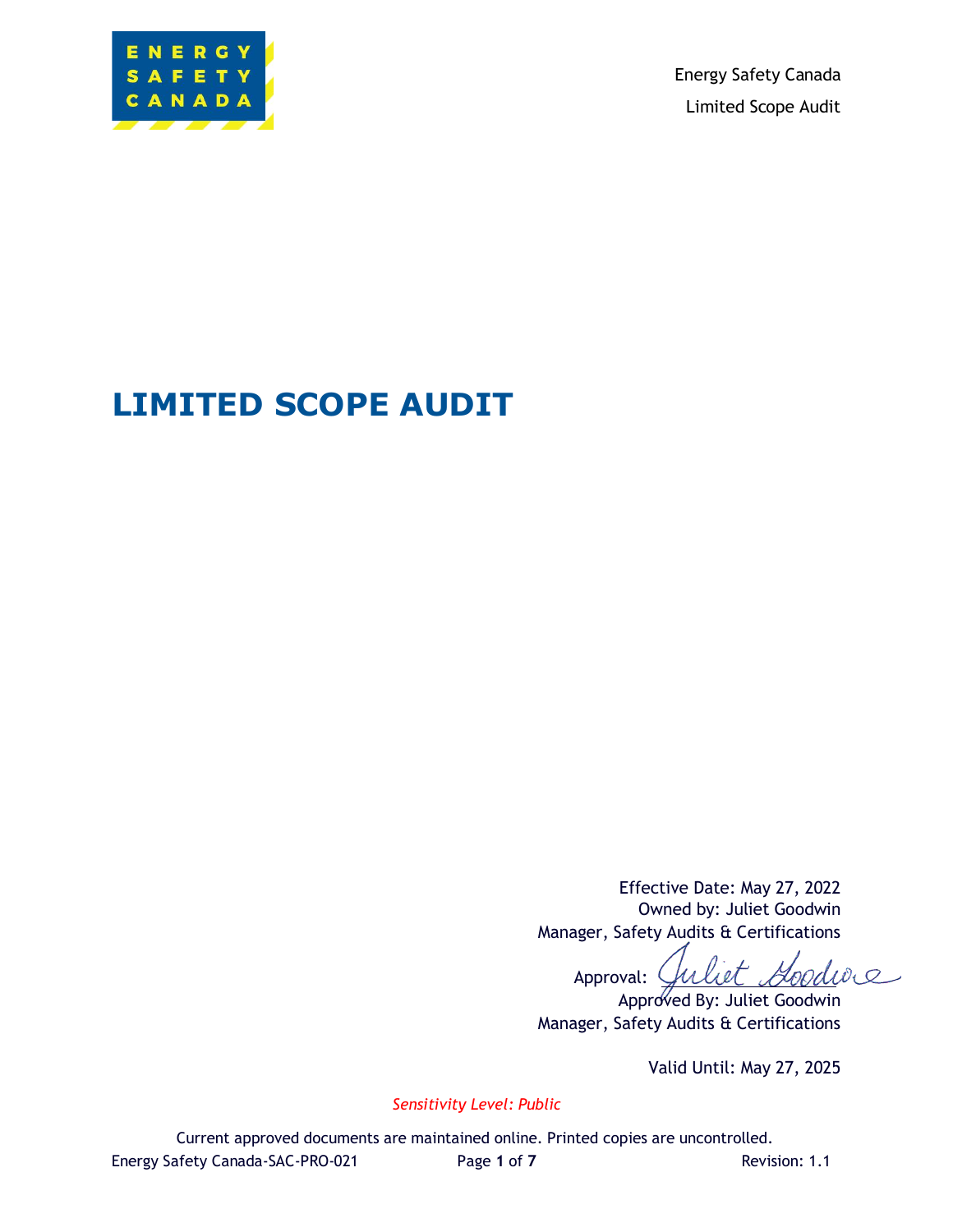

### **1.0 SUMMARY OF CHANGES**

This Summary shows:

- All changes from last approved and published document
- The location within the document where the changes have been made

| <b>Version</b> | <b>Date</b>         | Author(s)                | <b>Revision Notes</b>                                                                                                                                                                          |
|----------------|---------------------|--------------------------|------------------------------------------------------------------------------------------------------------------------------------------------------------------------------------------------|
| 1.0            | February 1,<br>2019 | Melissa Mass             | This is the first revision of the<br>Limited Scope Audit. This revision<br>brings the Procedure template<br>into alignment with the<br>templates used by the Governing<br>Documents Framework. |
| 1.1            | May 5, 2022         | <b>Courtney Christie</b> | 3-year review                                                                                                                                                                                  |

 $R2\backslash$  Requirements changed in the new revision will be identified with a revision triangle beside it.

## **2.0 SUMMARY OF REVIEWERS**

The following people were involved in the review of this Procedure.

| <b>Name</b>              | <b>Position</b>                           |
|--------------------------|-------------------------------------------|
| Juliet Goodwin           | Manager, Safety Audits and Certifications |
| <b>Courtney Christie</b> | <b>Audit Specialist</b>                   |
| <b>SA&amp;C Team</b>     | Subject Matter Experts (SME)              |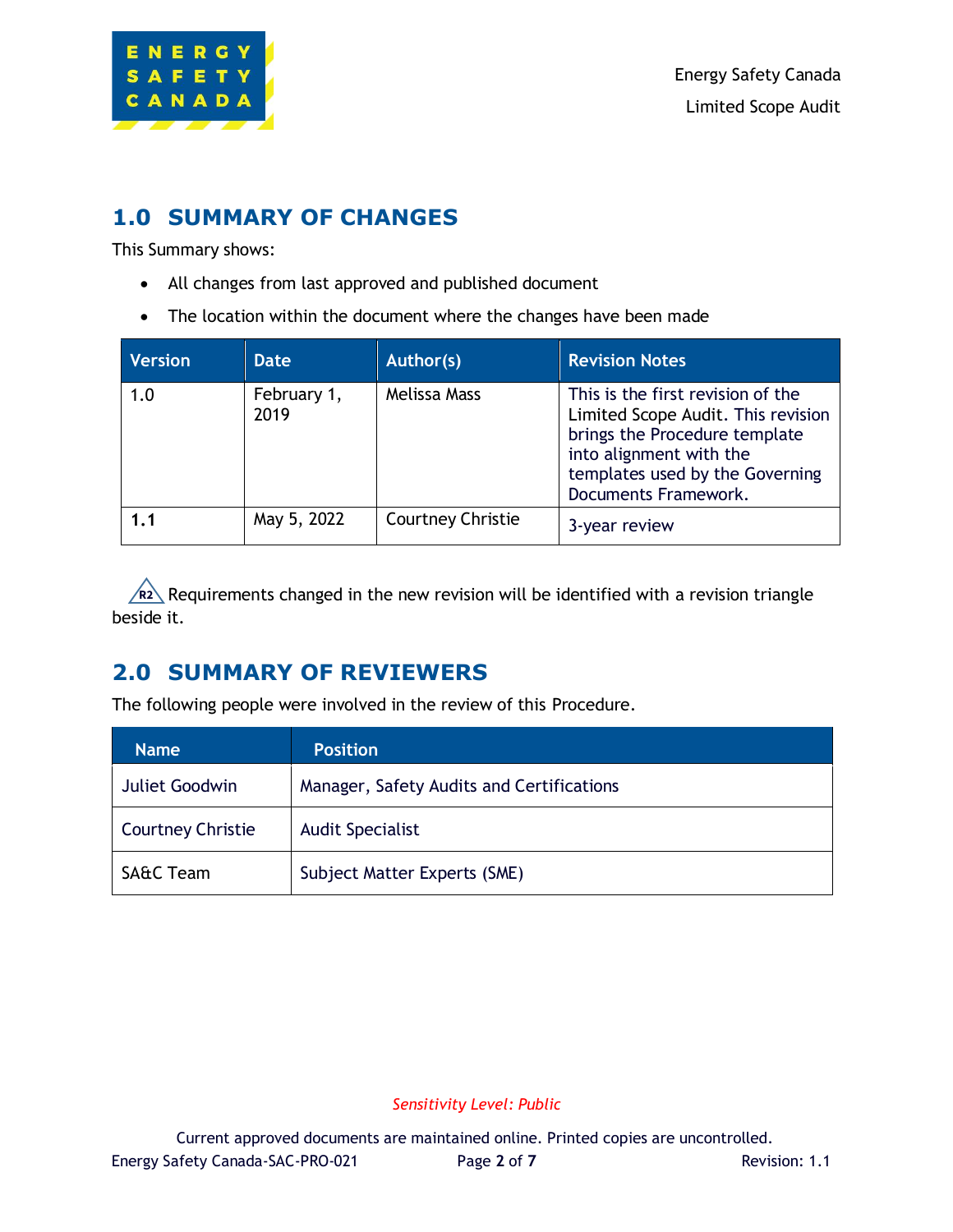

### **TABLE OF CONTENTS**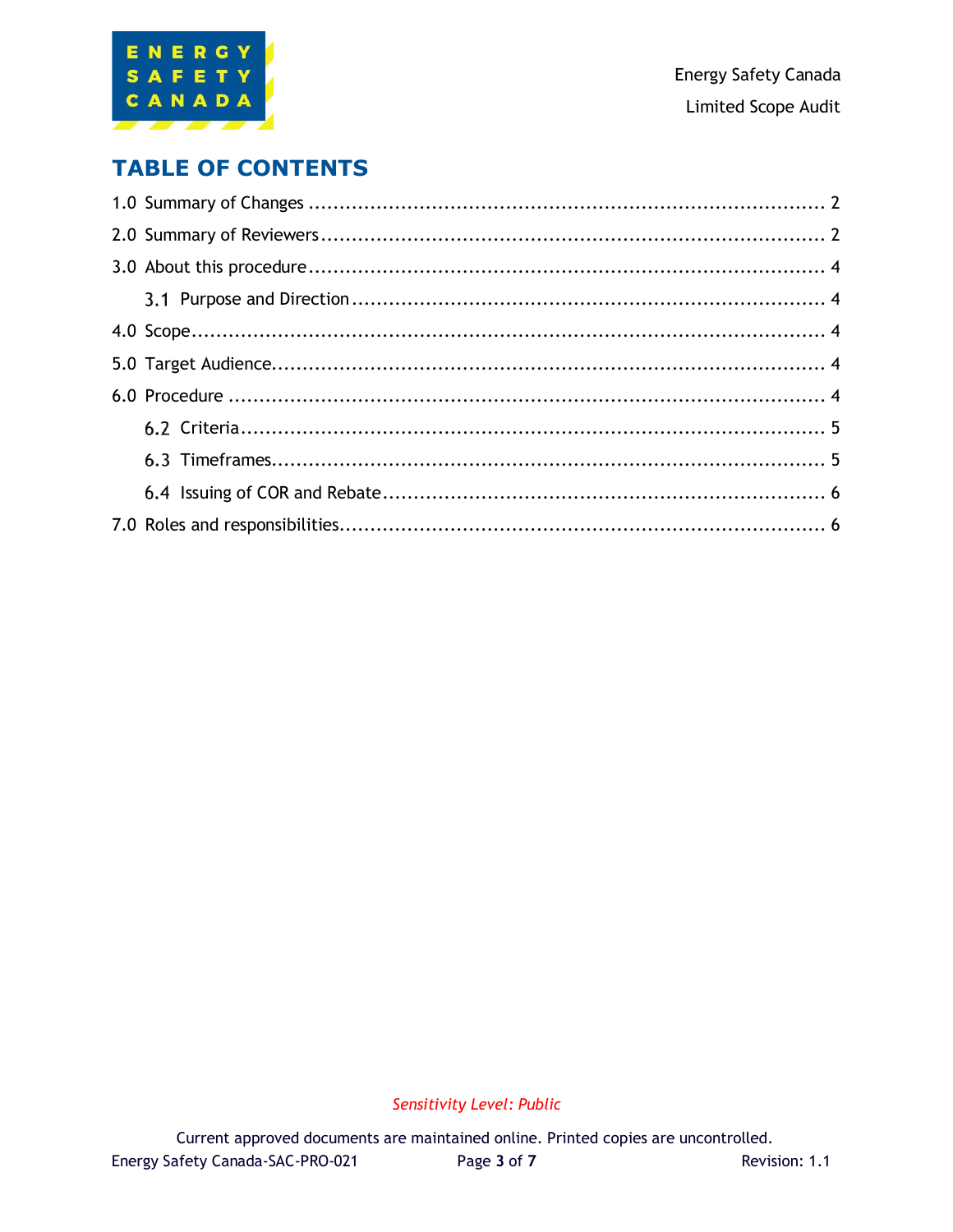

## **3.0 ABOUT THIS PROCEDURE**

#### $3.1$ **Purpose and Direction**

Where an external auditor conducting a certification or recertification audit of an employer's health and safety management system identifies deficiencies that will cause the employer to not achieve 80% overall or at least 50% in each element, the employer may be eligible to apply for a Limited Scope Audit.

A limited scope audit is an audit that is conducted only on deficient areas of an employer's health and safety management system. Limited scope audits have two objectives:

- To produce focused and measurable improvements in an employer's health and safety management system
- To offer an employer with minor system deficiencies the opportunity to achieve certification without repeating the entire audit process

Deficient SECOR assessments are not eligible for a Limited Scope Audit.

### **4.0 SCOPE**

An employer whose audit does not meet Energy Safety Canada's scoring standard for certification may be eligible if the original external audit achieved an overall score of 70-79% or one or more audit elements scoring below 50%.

### **5.0 TARGET AUDIENCE**

The target audience for this document is all Energy Safety Canada personnel. This includes:

• All Energy Safety Canada employees, contract workers, consultants and agents of Energy Safety Canada.

#### **6.0 PROCEDURE**

- 6.1.1 The auditor who conducted the original audit must advise Energy Safety Canada as soon as possible if an opportunity exists for an employer to be considered for a Limited Scope Audit.
- 6.1.2 The auditor must complete the audit and submit a completed audit report to Energy Safety Canada for Quality Assurance (QA) review to facilitate the next steps in the Limited Scope Audit.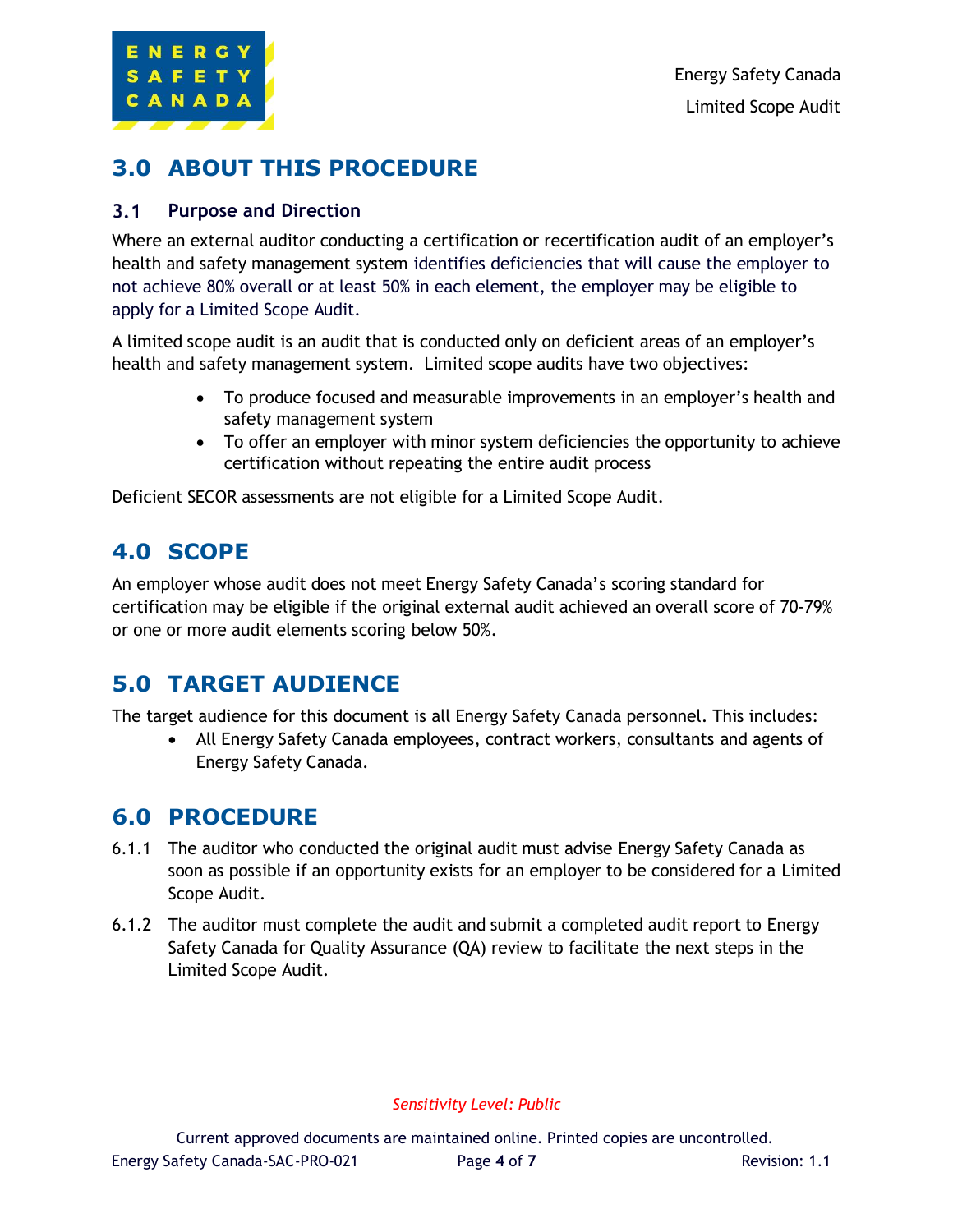

Energy Safety Canada Limited Scope Audit

6.1.3 Energy Safety Canada will review the audit report as soon as possible, with consideration given to the extent of the employer's system deficiencies and the timelines allowed.

#### $6.2$ **Criteria**

- 6.2.1 Energy Safety Canada will verify the following criteria before approving a Limited Scope Audit:
	- The employer's original audit must have achieved an overall score of 70-79%, or one or more elements scored below 50%
	- The required corrections to the identified deficiencies in the employer's health and safety management system are actionable by the employer within the limited time available and given the proposed scope of the re-audit
	- The scope of the proposed Limited Scope Audit must be sufficient to evaluate whether the deficient areas have been corrected
	- The audit instrument used for the Limited Scope Audit is the same as the one used for the original audit

#### $6.3$ **Timeframes**

- 6.3.1 Limited Scope Audits must be conducted by a certified auditor external to the employer. This certified auditor does not have to be the original auditor.
- 6.3.2 The Limited Scope Audit must be completed within 135 days of the last day of on-site gathering activities of the original audit. The maximum number of days for on-site data gathering activities is 45 days and is included in the 135-day timeline.
- 6.3.3 The auditor must submit the completed Limited Scope Audit report to Energy Safety Canada for audit QA review within 21 days of completing their onsite data gathering activities.
	- The Limited Scope Audit report must be completed by revising the original audit file to change the audit scope to "Limited Scope", and the audit dates to reflect the new audit timelines
	- The Auditor will only evaluate the approved questions from the Limited Scope Action Plan
	- A Limited Scope note will be written under the original note, and the question score will be revised to reflect the new findings
	- The audit recommendations and Executive Summary, as outlined in the original audit report, must be updated to reflect the areas addressed through the limited scope audit process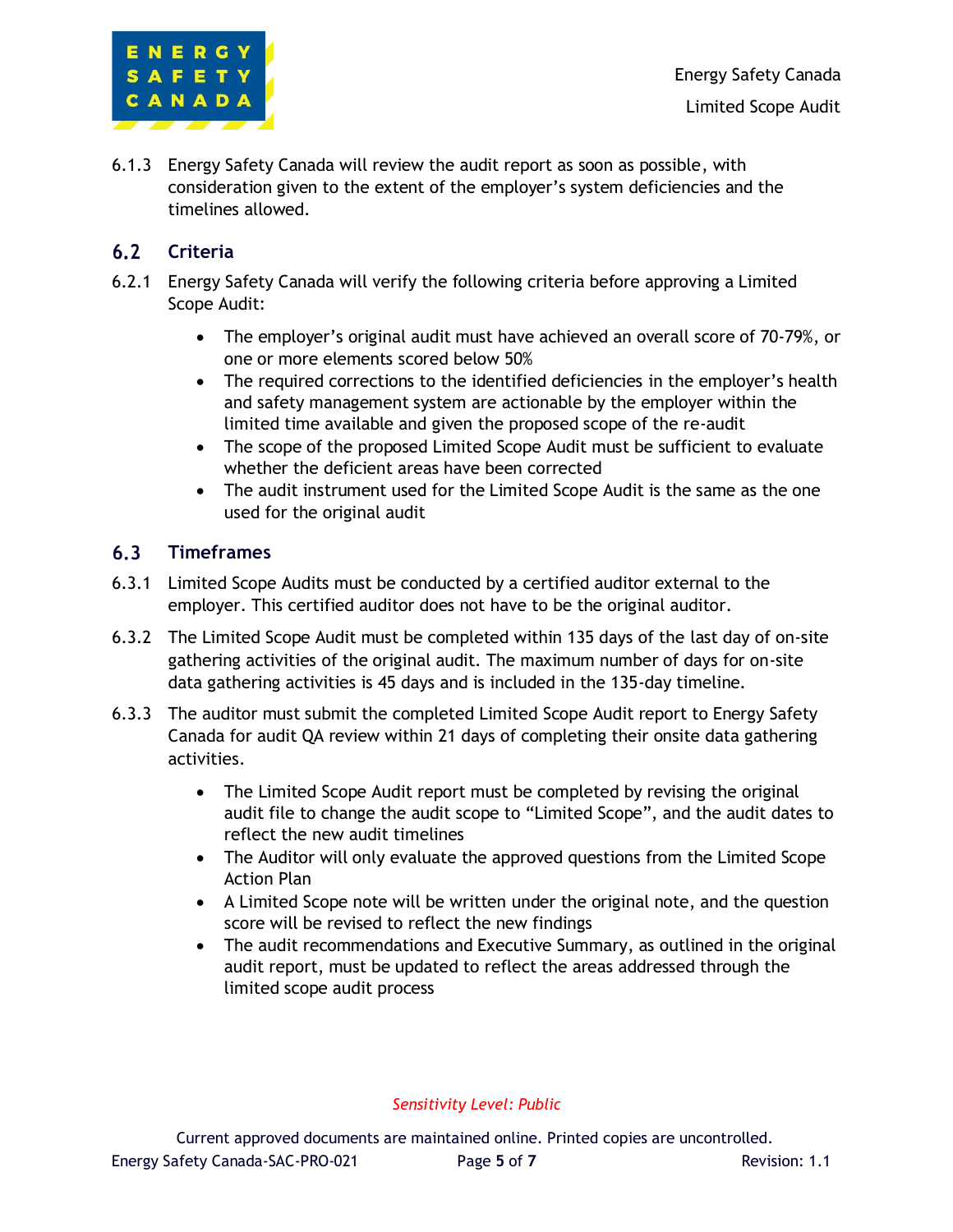

#### $6.4$ **Issuing of COR and Rebate**

- 6.4.1 Employers will be issued a COR using the date of the original external audit if the Limited Scope Audit raises the original audit's overall score to the minimum standards. The Limited Scope Audit must also pass the audit QA review.
- 6.4.2 Employers participating in a government rebate program may use the Limited Scope Audit to maintain eligibility for a refund if the original audit occurred on or prior to December 31 of the refund year.

# **7.0 ROLES AND RESPONSIBILITIES**

| <b>Role</b>                 | <b>Responsibility</b>                                                                                                                                                                                                                                                                                                                                                                                                                                                                                             |
|-----------------------------|-------------------------------------------------------------------------------------------------------------------------------------------------------------------------------------------------------------------------------------------------------------------------------------------------------------------------------------------------------------------------------------------------------------------------------------------------------------------------------------------------------------------|
| Auditor                     | Advises Energy Safety Canada as soon as possible and before the audit<br>is written, if they identify a potential situation where an employer<br>will not meet the required audit score for certification and may be a<br>candidate for a limited scope audit<br>Fully completes the audit per the audit protocol requirements and<br>submits completed audit report to Energy Safety Canada in a timely<br>manner and within timeline requirements<br>Sends the audit file to Energy Safety Canada.<br>$\bullet$ |
| Employer                    | Decides to accept the failed audit or to go forward with the limited<br>$\bullet$<br>scope audit<br>Completes the Limited Scope Action Plan with assigned personnel and<br>target dates, and any other requested audit questions, and sends to<br>Energy Safety Canada for final approval<br>Completes action items<br>$\bullet$<br>Hires Auditor to complete the limited scope audit                                                                                                                             |
| Limited<br>Scope<br>Auditor | Registers the limited scope audit<br>$\bullet$<br>Carries out the limited scope audit as per the audit plan within the<br>required timelines<br>Submits the audit report to Energy Safety Canada for QA, and<br>$\bullet$<br>completes any required revisions within the required timeframes                                                                                                                                                                                                                      |
| Energy<br>Safety<br>Canada  | Expedites the QA review of an audit that has been flagged as<br>$\bullet$<br>potentially eligible for a limited scope audit<br>Determines the eligibility of the employer for a limited scope audit<br>٠<br>Informs the employer directly of the option to complete a limited<br>$\bullet$<br>scope audit<br>Reviews and makes a final determination of the eligibility of the<br>employer for a limited scope audit in comparison to the employer's<br>plan                                                      |